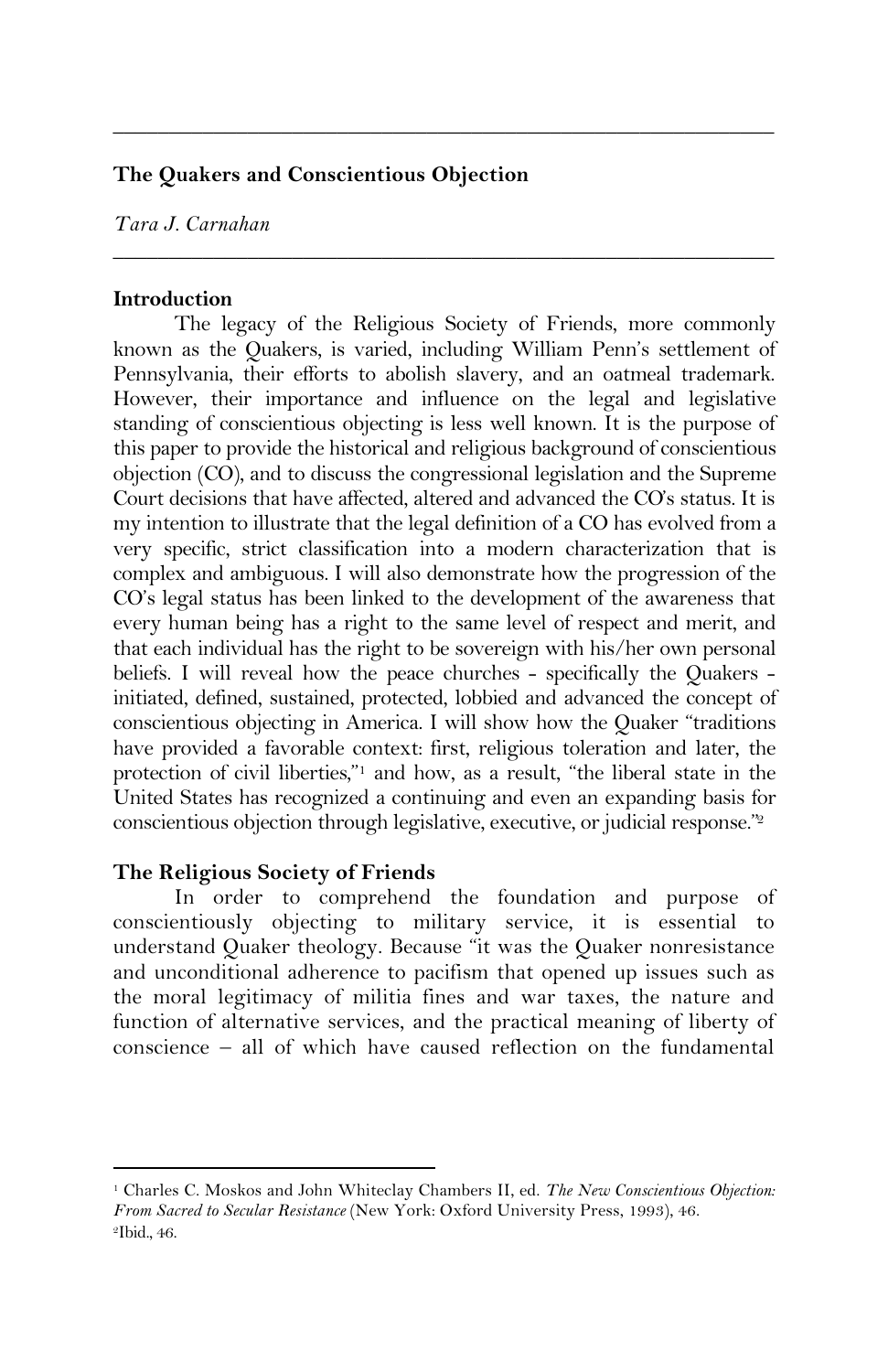relationship between conscience and society and influenced later generations of conscientious objectors."3

The doctrine of the Society of Friends (Quakers) is that God created all beings in His image and that "the manifestation of the Spirit is given to every man that cometh into the world." (1 Cor. 12. 7.). Every

soul, as it comes into the world, is an object of Redeeming love…. Thus, the seed of the kingdom, as a redeeming principle, is placed in the heart of every individual, ready to expand with the opening faculties of the soul, and to take the government of it, from the first dawn of intellectual life…. Through Jesus Christ, a remedy sufficient for salvation has been provided for every individual soul: and nothing but individual disobedience can deprive us of the offered salvation.<sup>4</sup>

Basing their theology on the changes that the Reformation introduced, Quakers deem that it is only through living a good Christian life, not through religious ceremonies or sacraments, that salvation may be obtained. Therefore, salvation and conscience is the individual's responsibility.

An individual is personally responsible to obey the Ten Commandments and "hearken diligently unto the voice of the Lord thy God" (Deut. 11. 26.). An individual's responsibility for salvation was founded in the concept of the "Inner (or Inward) Light." The Friends maintain that within each soul there is the light of Christ and that, if, they heeded, that Inward Light would show them their sinful conditions and their need for Christ, and would lead them to salvation. But if they ignored it or failed to heed its admonitions, they would be lost and ultimately damned. 5 As stated by George Fox, the religious founder, "the same Spirit that had inspired the writers of the Bible was still available to humans, and that past written work of that Spirit, while it should be valued, should not be placed about the Spirit itself,"6 and that "I will hear what the Lord my God will say within me." (Book 3, c.1, Discip.1). This belief led to the practice of sitting in silence in a meetinghouse waiting on the Spirit to move a member of the sect.

<sup>3</sup> Yuichi Moroi, *Ethics of Conviction and Civic Responsibility: Conscientious War Resisters in America during the World Wars* (New York: University Press of America, 2008), 29.

<sup>4</sup> Elisha Bates, *Doctrines of Friends: Principles of the Christian Religion as Held by The Society of Friends, Commonly Called Quakers* (Mount Pleasant, 1831) 39.

<sup>5</sup> Thomas D. Hamm, *The Quakers in America* (Columbia University Press, New York, NY, 2003), pp. 15.

<sup>6</sup> Ibid., 16.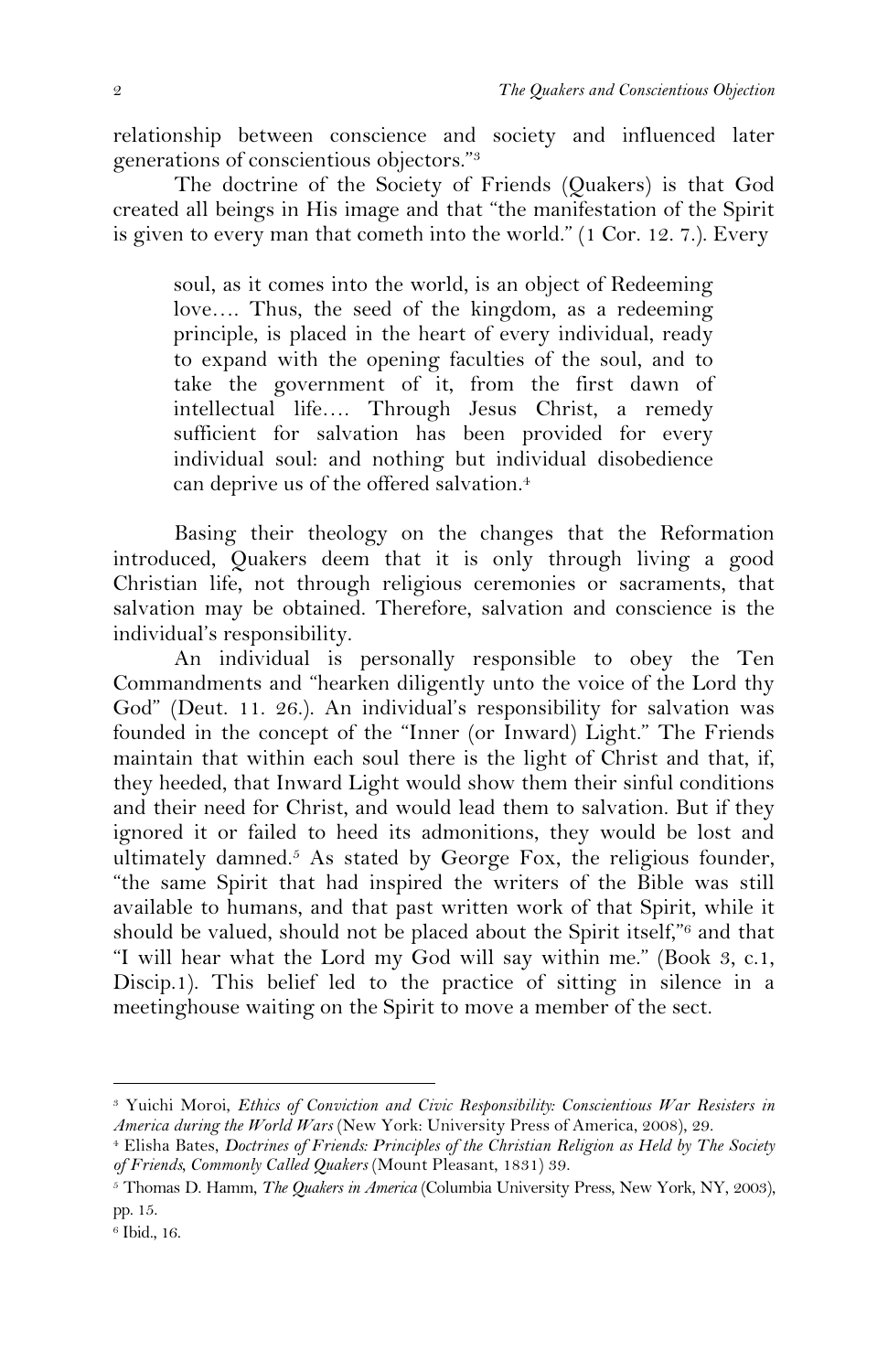When a number of individuals thus sit down, in solemn silence, waiting upon God – their minds being abstracted from all inferior objects…a spiritual communion is felt…. The heavenly virtue and solemnity is felt to flow, as from vessel to vessel. For when a meeting is thus gathered, in the name and power of Christ, he is often pleased to appear among them in great glory…which is the effect of his own divine work in their hearts…There is, in silent worship, something so beautiful, so sublime, so consistent with the relation in which we stand to God, that it appears strange there should exist a single doubt of its propriety. 7

Once a member was moved by Spirit, they would speak and then either have an open discussion with the other members, or retake their seats until another person was impelled to speak. Speaking during worship, "requires neither wealth nor learning, nor extraordinary natural abilities, to perform it. It is within the reach of the simple, the illiterate, and the poor."8 The belief that the Spirit of God moved within each individual, regardless of age, sex or race, was for the Quakers, the beginning of individual conscientiousness. The conviction that the Spirit of God is within each human being, and that each individual is responsible for his/her own salvation and moral conscience was the foundation of conscientiously objecting to war and military service.

Two significant passages in the Bible that the Quakers adhere to faithfully in regard to bearing arms and serving in the military are "thou shalt love thy neighbor as thyself," (Matt. 22.37, 39) and "He shall judge among the nations, and shall rebuke many people; and they shall beat their swords into ploughshares, and their spears into pruning-hooks: nation shall not lift up sword against nation, neither shall they learn war any more" (Isa. 2. 4, 5.). These are the passages that are most often referred to by Quakers and other religious groups as the foundation for objecting to violence and war.

Along with the Quakers, there were other "peace churches" that were also against serving in the military and considered COs and deserve mention. Most of the "other denominations may have had a central authority but lacked sufficient consensus of opinion to act officially on conscientious objection."9 The peace churches that were established in America between the seventeenth and late eighteenth centuries were the Amish, Mennonites, Shakers, and the German

<sup>7</sup> Elisha Bates, *Doctrines of Friends: Principles of the Christian Religion as Held by The Society of Friends, Commonly Called Quakers* (Mount Pleasant, 1831) 191.

<sup>8</sup> Ibid., 187.

<sup>9</sup> U.S. National Interreligious Service Board for Conscientious Objectors, *Religious Statements on Conscientious Objection* (Washington, D.C., 1970), 2.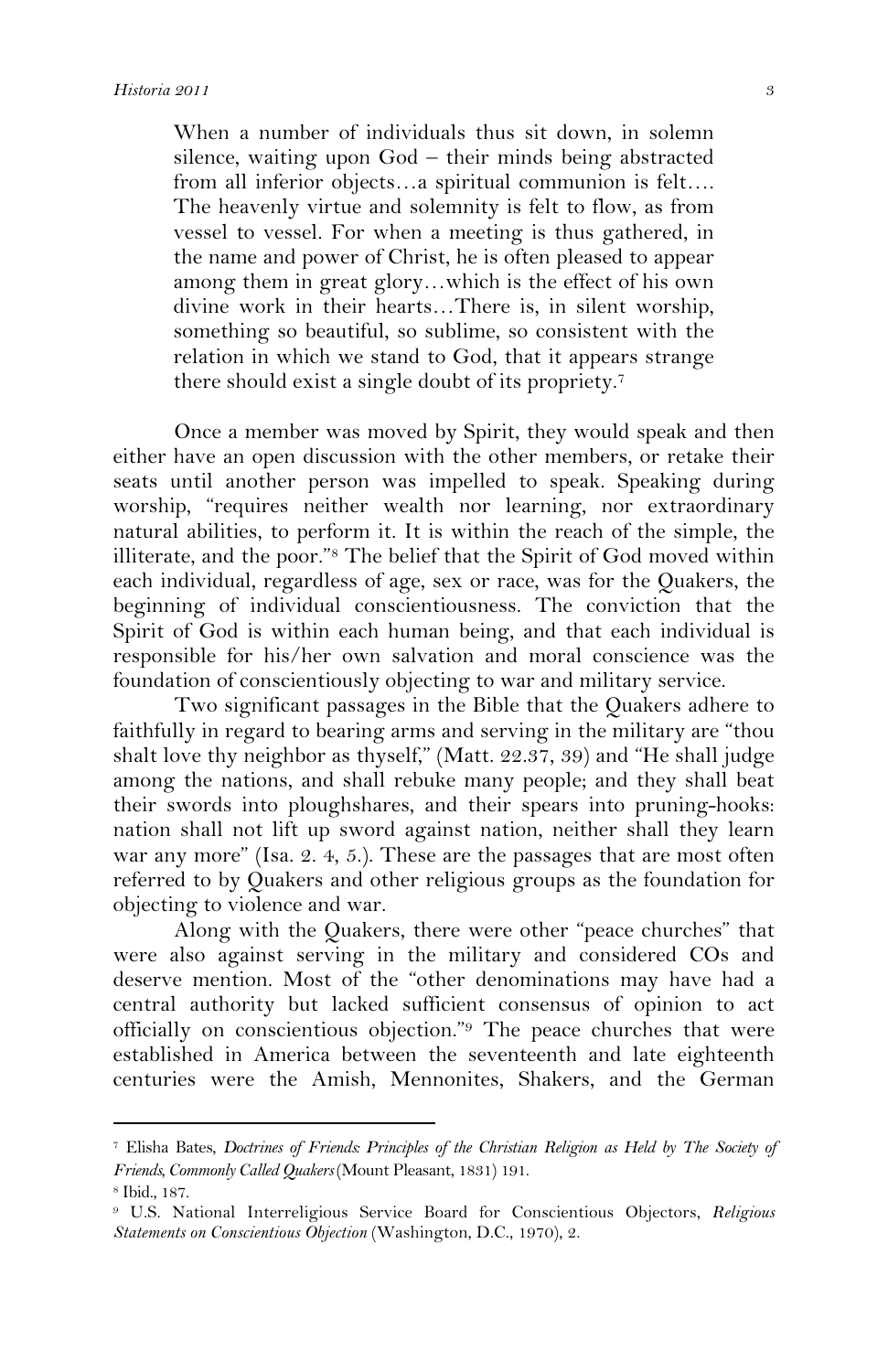Baptist Brethren. After the Civil War, other pacifist religions appeared throughout the continent. However, the Quaker sect has been accredited with the introduction of conscientious objection.

When the Quakers arrived in America, they brought with them a strong, religious based conviction that every human being not only had the "Inner Light" of God, but that each individual was responsible for his/her own salvation and personal conscience. The Quakers stood behind these beliefs and pressed the newly formed United States government to recognize their individual liberty to religiously object to serving in the military or to aid a war effort in any way—it was the beginning of conscientious objecting in the United States.

## **The Bill Of Rights and the Constitution**

When the Founding Fathers were preparing to write the Constitution, they carried in their memories the dangers of having established religions, such as they had experienced in Europe. Many of the settlers, such as the Puritans and the Quakers, had come to America to escape religious persecution. The Founding Fathers, especially James Madison, envisioned the newly forming country to be based upon a liberal republic with the idea of accommodation of religion. Within a liberal republic, the state was not to put one religion above another. "The individual must do what he thinks right; the state (that is, the citizens collectively) must do what it thinks right…the liberal state itself cannot ultimately be the source (though it can be the reflection) of the people's values…It leaves to the citizens the right and responsibility for determining their own interests and values."10 The Founders' intention in the creation of a liberal republic was to develop a democracy in which men of intelligence and virtue would be chosen by the people. These men would put their personal agendas aside and work freely with their fellow men to create a civil society for all people.

While trying to create a liberal republic, the issue of "exemption from military service for conscientious objectors first became a national issue when ratification of our present Constitution was debated and then later when the First Congress debated what provisions to include in a bill of rights."11 The Quakers were active lobbyists trying to ensure the new Constitution had a provision for COs. One such Quaker was Edmund Quincy, who made appeals based on religious privileges and freedom of conscience. He claimed,

<sup>10</sup> Michael W. McConnell, "Accommodation of Religion," *The Supreme Court Review*. Vol. 1985 (1985): 15-16.

<sup>11</sup> Ellis M. West, "The Right to Religion-Based Exemptions in Early America: The Case of Conscientious Objectors to Conscription," *Journal of Law and Religion*. Vol. 10, No. 2 (1993-1994): 395.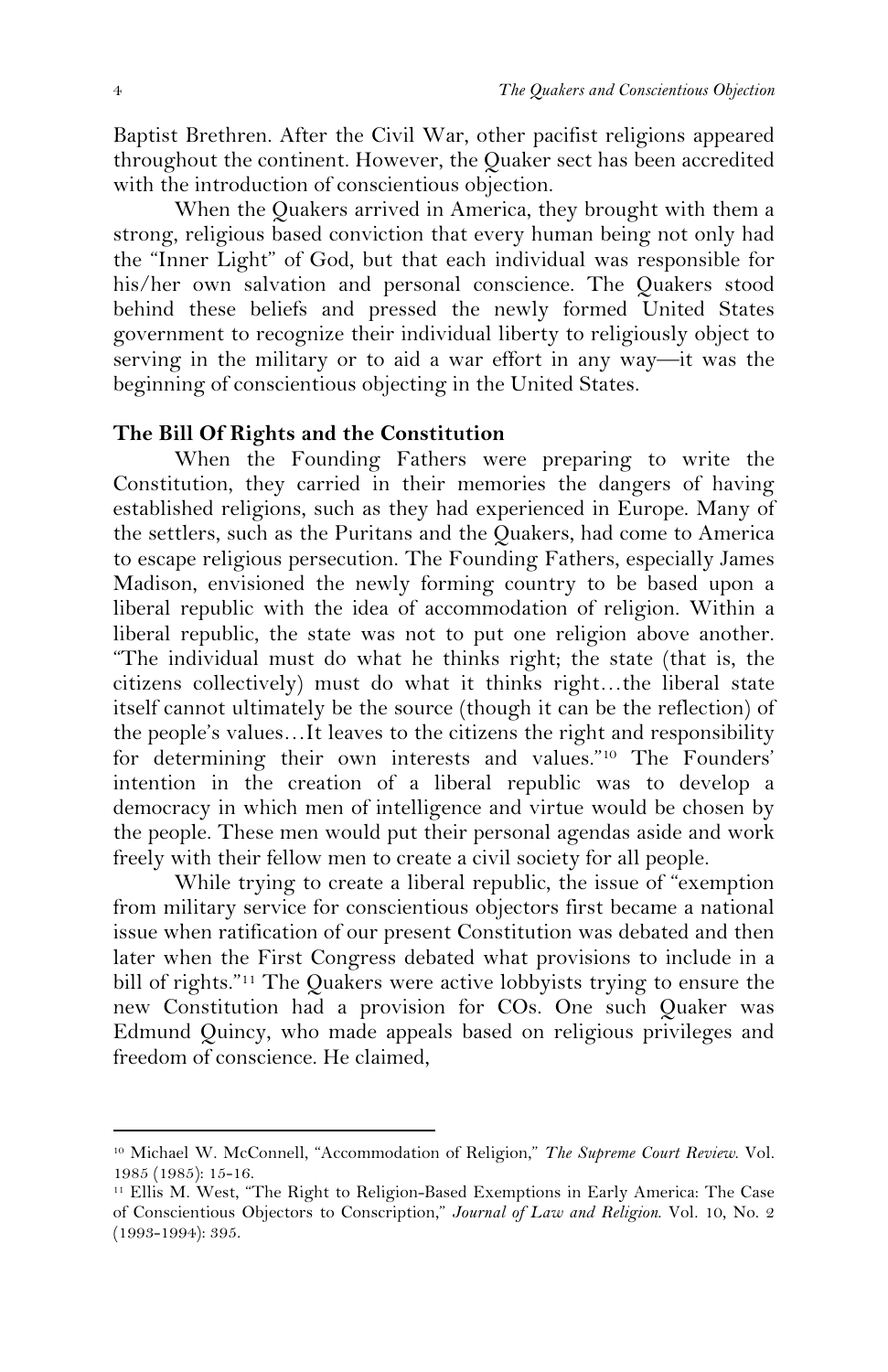$\overline{a}$ 

Liberty of conscience is but very imperfectly understood and secured, if men are to be required by human enactments to do that which they conscientiously believe to be a violation of a divine command. It is but of little moment to us that we are permitted by the laws of our country to enjoy and express without interruption, our peculiar speculative views of theology, if we are to be forbidden to apply our religious belief to the business of life. Our liberty to interpret the world of God for ourselves is of but little value to us, if we are not permitted to obey the divine commandments which we find there promulgated.12

In 1789, James Madison addressed the House of Representatives and outlined his proposed Bill of Rights, which would have acknowledged Quincy's claims. In what would be rewritten and ratified as the First Amendment (which contains the Establishment and the Free Exercise clause), Madison proposed that the Amendment state that "The civil rights of none shall be abridged on account of religious belief or worship, nor shall any national religion be established, nor shall the full and equal rights of conscience be in any manner, or on any pretext infringed."13

Madison believed that a person who was conscientiously and religiously against war should not be coerced into fighting. He wanted to include a constitutional exemption for COs and proposed that the Second Amendment would state, "The right of the people to keep and bear arms shall not be infringed; a well armed and well regulated militia being the best security of a free country: but no persons religiously scrupulous of bearing arms shall be compelled to render military service in person."14 The First and Second Amendment were both altered and changed before ratification, and any mention of religiously based conscientious objection was deleted.

Several Congressmen argued against including COs in the Constitution. Representative James Jackson of Georgia thought it unfair to allow some areas of the country to be defended without contributing to the effort, whether in men or materiel. Jackson was willing to compromise as long as the COs were required to pay a substantial fine for the privilege of not fighting. Another, more forceful, challenger was Representative Benson. Benson wanted the responsibility for exemption to remain within the power of the state legislature. He maintained that,

<sup>12</sup> Yuichi Moroi, *Ethics of Conviction and Civic Responsibility: Conscientious War Resisters in America during the World Wars* (New York: University Press of America, 2008), 41.

<sup>13</sup> Lillian Schlissel, *Conscience in America* (New York: E.P. Dutton & Co., Inc., 1963), 47. 14 Ibid., 47.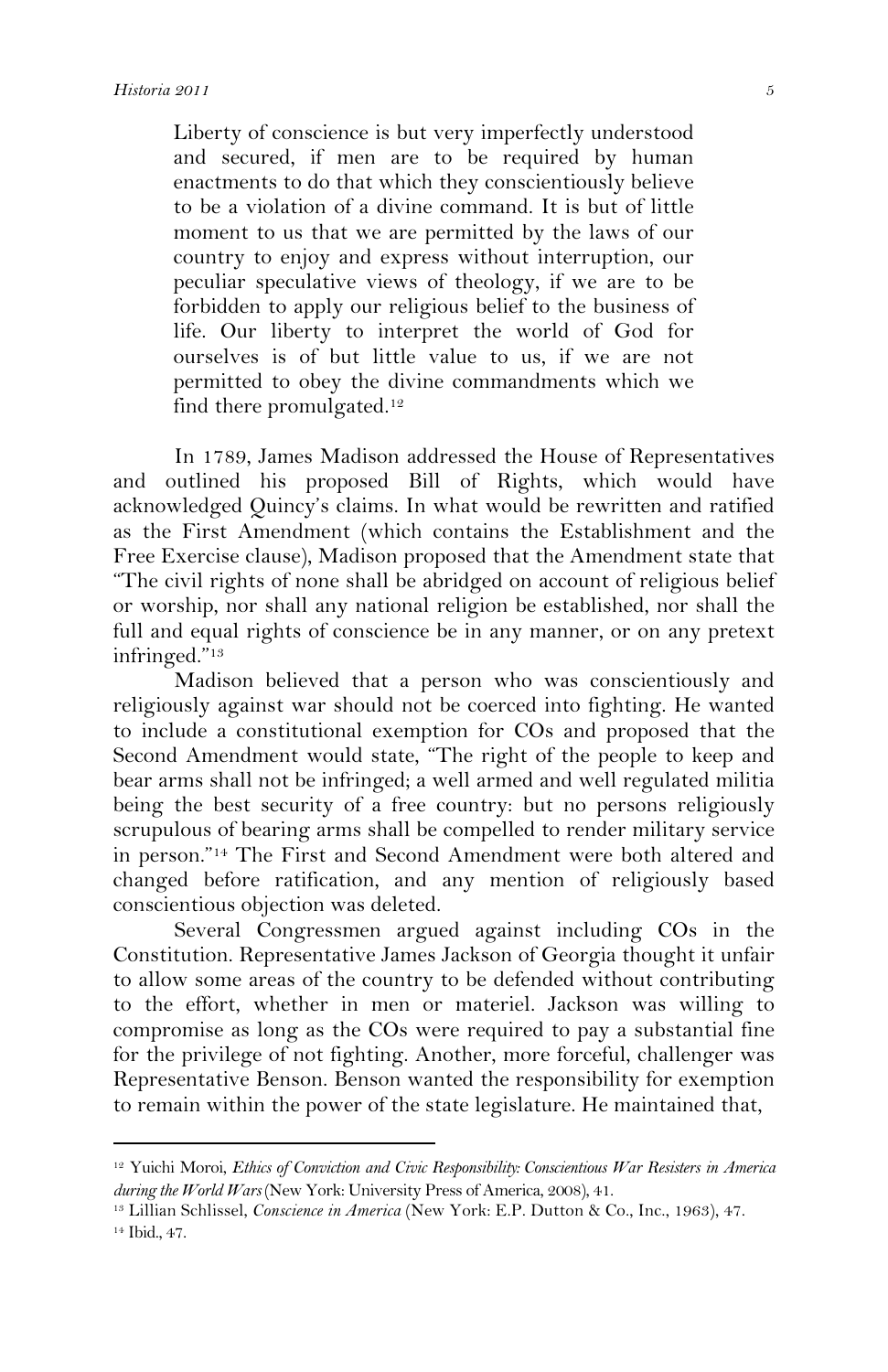No man can claim this indulgence of right. It may be a religious persuasion, but it is no natural right, and therefore ought to be left to the discretion of the Government…I have no reason to believe but the legislature will always possess humanity enough to indulge this class of citizens in a matter they are so desirous of; but they ought to be left to their discretion.<sup>15</sup>

Madison's proposals had some support in Congress, but did not pass the House of Representatives. There were a majority of representatives that had "the desire of the individual states to retain their own separate militias without interference from the federal government."16 That was exactly what happened. The state militias and state legislation were responsible for providing CO exemptions. States varied in CO policy, but the majority required a small fee be paid for service exemption. Since there was not a legal demand on the individual states to provide soldiers, it was not necessary to compel individuals to fight. The states did not have any major difficulties with COs throughout the War of 1812 and the Mexican War, but this would change when President Lincoln initiated the first federal draft during the Civil War.

The Founding Fathers' vision of a liberal republic and individual religious freedom did pass Congress, but "the new Constitution did not provide the pacifists with the protection to which they thought they were entitled by the principle of religious liberty."17 The concept of individual responsibility within the government had been provided with the forming of a democracy, and an individual's right to religious freedom was guaranteed with the First Amendment. However, an individual's right to conscientiously object to military service had not been settled, and would be questioned again with the start of the Civil War, when the "more than two hundred thousand Quakers and a smaller community of Mennonites and Brethren"18 in the North would press Congress for legal exemption to the Enrollment Act of 1863.

<sup>15</sup> Michael W. McConnell, "Accommodation of Religion," *The Supreme Court Review*. Vol. 1985 (1985): 21.

<sup>&</sup>lt;sup>16</sup> Peter Brock, *The Quaker Peace Testimony: 1660-1914* (England: Sessions Book Trust, 1990), 157.

<sup>17</sup> Ellis M. West, "The Right to Religion-Based Exemptions in Early America: The Case of Conscientious Objectors to Conscription," *Journal of Law and Religion*. Vol. 10, No. 2 (1993-1994): 393.

<sup>18</sup> Charles C. Moskos and John Whiteclay Chambers II, ed. *The New Conscientious Objection: From Sacred to Secular Resistance* (New York: Oxford University Press, 1993), 30.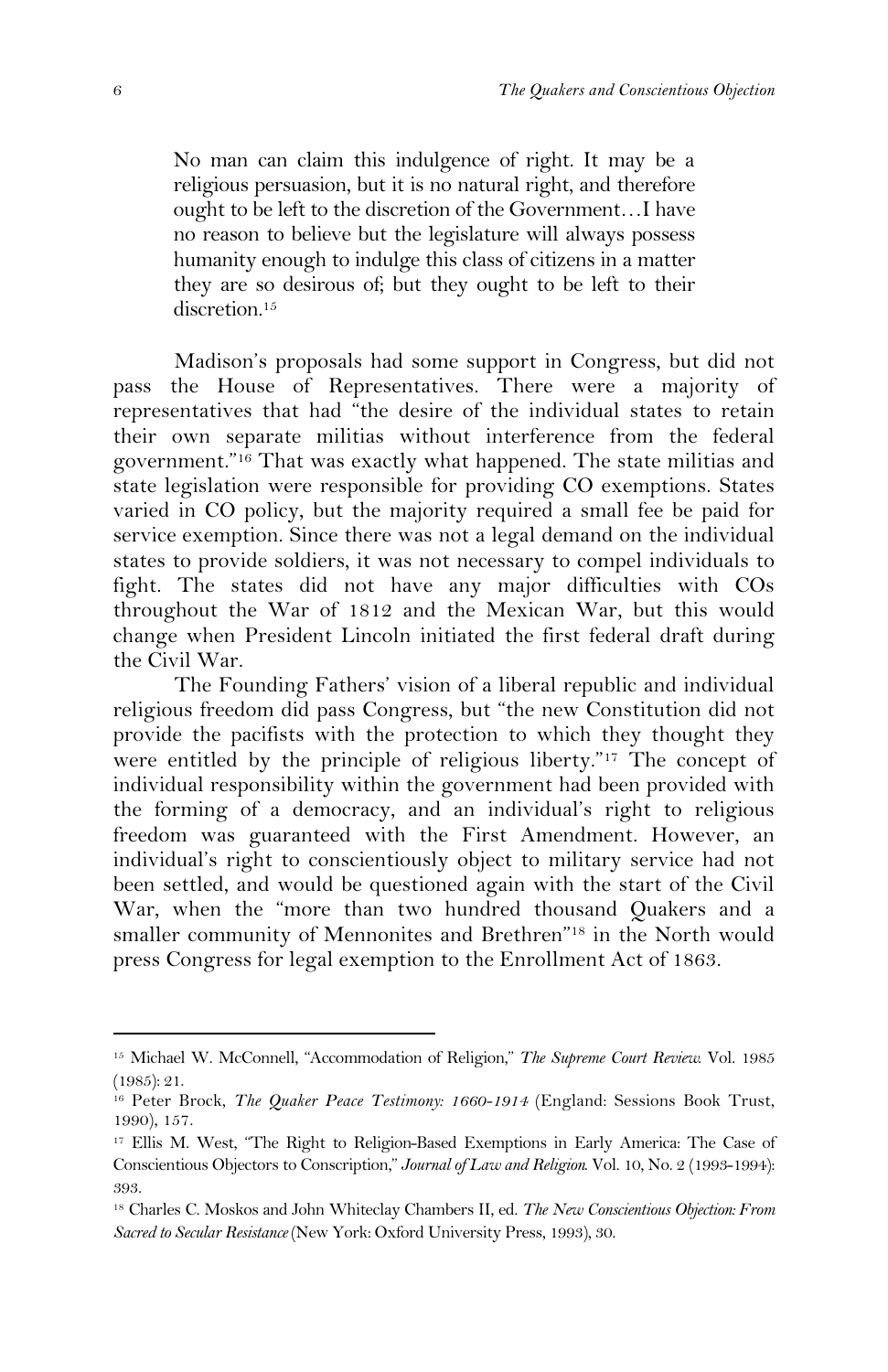#### **The Enrollment (Draft) Act of 1863**

Prior to the Civil War, the Quakers and their allies were marginally successful in obtaining legal exemption as COs by using writing campaigns and lobbying state legislators. According to Edwards Needles Wright, "Those states whose constitutions provided for exemption from service in the militia upon the payment of some equivalent were Indiana, Iowa, Illinois, Kansas, Kentucky, and Pennsylvania…The constitutions of other states, such as Michigan, Minnesota, New York, Ohio, and Vermont placed the question of militia in the hands of the Legislature."19 But even with state constitutions exempting COs, their federal legal status was not explicit, and with the impending draft(s) the Quakers and other pacifist churches were placed in a precarious situation.

By the summer of 1862, military volunteers had decreased and troops were desperately needed to meet demands. The first military act was the Militia Act of July 17, 1862, which was issued as an initiative to strongly compel the Northern states to upgrade their militia systems. The act stipulated that unless the states complied, "the Secretary of War could draft militiamen for nine months."<sup>20</sup> After a long winter, Congress decided that aggressive measures had to be taken to obtain the men needed to fight the war.

Congress passed "the first conscription law in the Union during the Civil War, which was the Enrollment Act of March 3, 1863"21 (which would expire at the end of the war). The Quakers and the other peace churches were not mentioned or provided with an exemption in this act. The Quakers had been confident of receiving a legal exemption because they had been diligently lobbying Congress and knew that Secretary of War, Edwin M. Stanton and President Lincoln were both known to be sympathetic to their cause. "The President himself was descended from Friends and had a Quaker Cabinet. Stanton's mother was the head of a Friend's meeting, Bates and Chase were connected with Friends, and General Halleck remained by accident a member of a Meeting during the entire war."<sup>22</sup> But even with an understanding administration, the Quakers were not provided exemption.

Realizing the situation that faced them, the Quakers were determined to acquire a legal guarantee against conscription. They organized a committee that traveled to Washington to meet with

<sup>19</sup> Edwards Needles Wright, *Conscientious Objectors in the Civil War* (New York: A.S. Barnes & Company, Inc., 1961), 39.

<sup>20</sup> Eugene C. Murdock, *One Million Men: The Civil War Draft in the North* (Connecticut: Greenwood Press, Publishers, 1971), 6.

<sup>21</sup>Leon Whipple, *The Story of Civil Liberty in the United States.* (Connecticut: Greenwood Press Publishers, 1970), 159.

<sup>22</sup>Ibid., 161.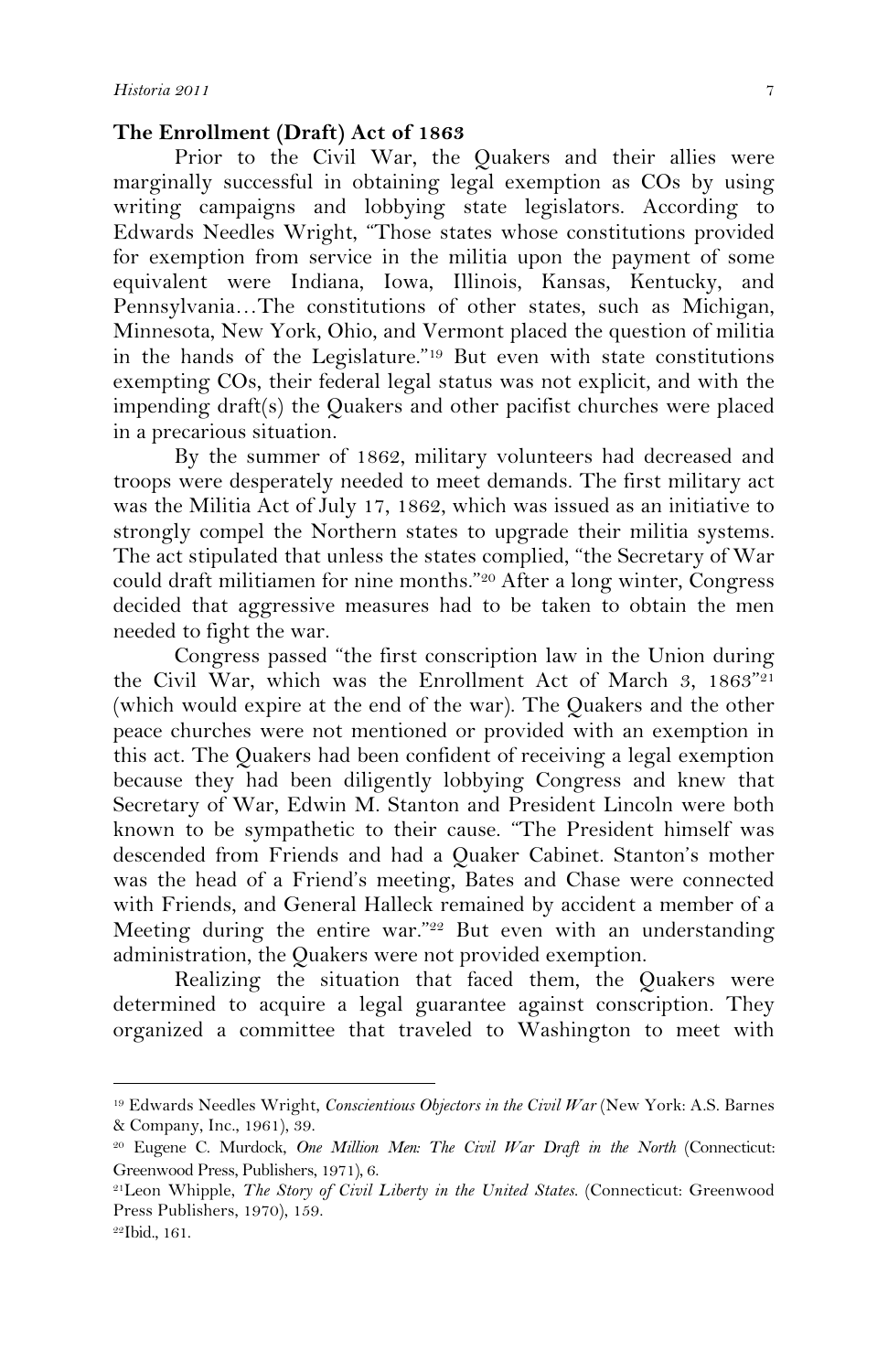Stanton. After debating the issue of CO exemption on several occasions, Stanton and the Quaker representatives finally reached an agreement. And on February 24, 1864, the following exemption clause was included as an amendatory to the Enrollment Act.

Members of religious denominations who shall by oath or affirmation declare that they are conscientiously opposed to the bearing of arms, and who are prohibited from doing so by the rules and articles of faith and practice of said religious denominations, shall, when drafted into the military service, be considered non-combatants, and shall be assigned by the Secretary of War to duty in the hospitals, or to the care of freedman, or shall pay the sum of \$300 to such person as the Secretary of War shall designate…to be applied to the benefit of sick and wounded soldiers: Provided that no person shall be entitled to the benefit of…this section unless his deportment has been uniformly consistent with such declarations.<sup>23</sup>

Through their vigilant work, the Quakers received legal classification as COs for the first time in American history. If an individual wanted to claim a CO exemption, he had to complete a special form similar to the one shown for the State of Pennsylvania, which would then need approval from the Provost Marshal before the CO would be excused from service.

There were, however, some members who believed that working in hospitals or in other non-combatant positions was aiding the war effort, and against their religious principles. "Those who held deep convictions on the subject, and were unwilling to evade the test by hiring a substitute or paying an exemption fine, were taken into the army."24 The COs who were enlisted, but still refused to fight or perform non-combatant jobs, caused many problems for the Lincoln administration. Many were placed in confinement and Union prisons waiting on a decision by Lincoln. The President and his administration finally concluded that the COs being held caused an unnecessary hardship upon the Union Army, and that it would be better for all concerned if the COs were allowed to return home. "From 1863 onwards a parole system came informally into force to deal with such cases. Through these men received no written certificate of exemption,

<sup>23</sup>Ibid., 162.

<sup>24</sup> Paul Comly French, *We Won't Murder* (New York: Hastings House, 1940), 54.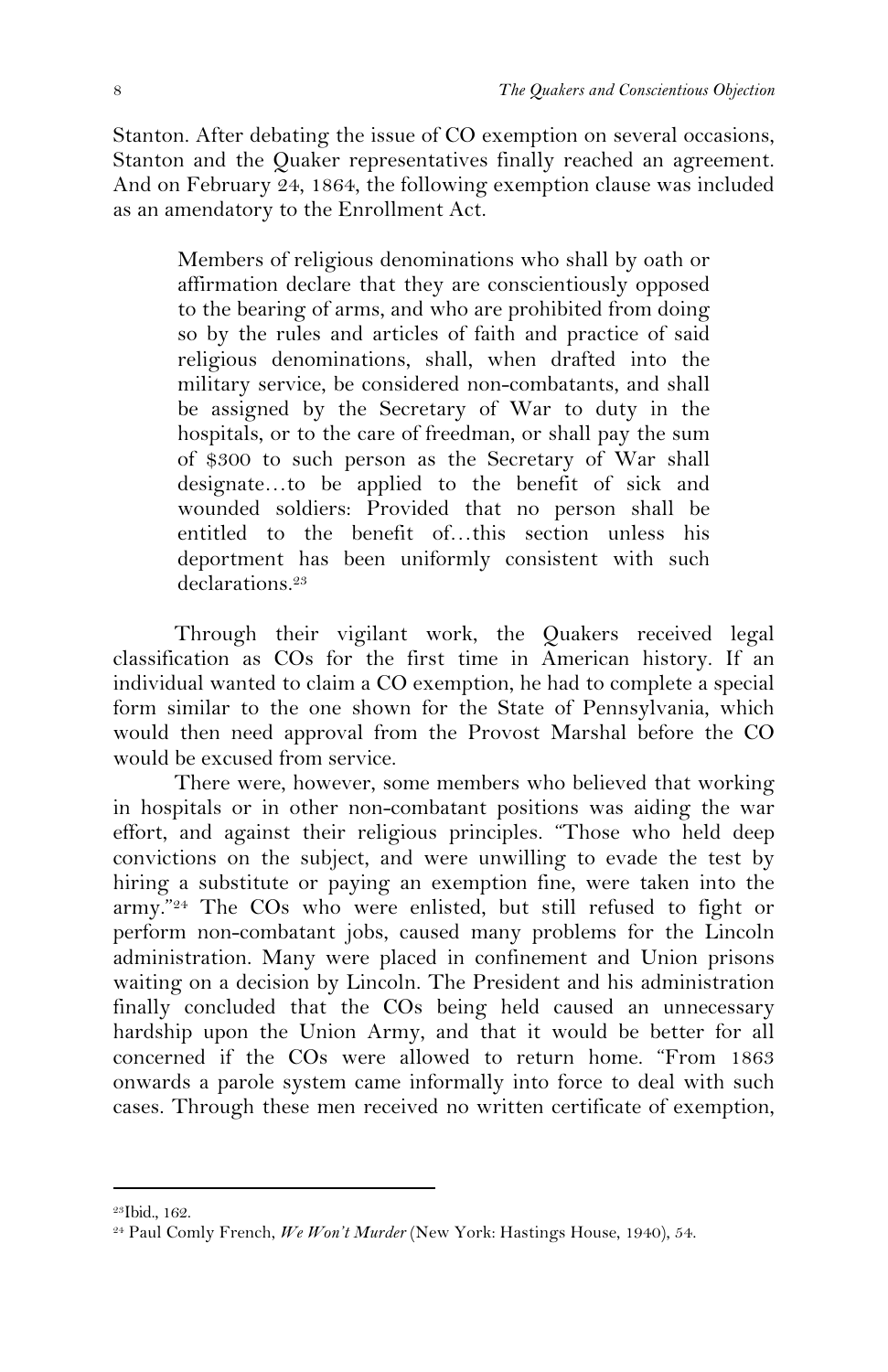they were furloughed indefinitely—and remained free of conscription for the war's duration."25

Even though there are no recorded deaths of imprisoned or detained COs during the Civil War, they did endure many hardships, such as forced detainment, imprisonment, confiscation of land, harassment by local officials and neighbors, and being heavily taxed. However, it was their determination not to bear arms and to maintain their religious beliefs which

began the claim that the right of conscience was a fundamental right of citizens…In their defense of the rights of conscience, arguments for citizenry rights begin to emerge in the context of the obligations of religious duty: considering the realm of conscience as the realm of one's duty to God, which is beyond the reach of authority in this world, the sectarian objectors begin to claim its rights as natural, inherent, and constitutionally secured to all citizen of this country. 26

The Supreme Court never tested the constitutionality of the Enrollment Act during the Civil War. Several lower state courts did, however, hear cases regarding COs. They concurred that the Constitution stated that "Congress shall have power to raise and support armies," and that since that was the sole purpose of the Act, it was legal. The idea of the federal government having the power to issue a draft was not constitutionally settled, "until World War I, when the Supreme Court unanimously upheld the Selective Service Act of 1917."27

### **The Selective Service Act of 1917**

 $\overline{a}$ 

Six weeks after the United States entered World War I, President Wilson implemented the first draft since the Civil War. Remembering the difficulties Lincoln encountered with the COs during the Civil War, Wilson understood that the any new draft provision should not be administered by the executive or military branch of the government, and should provide an army that was "raised primarily through conscription and that the modern selective draft should prohibit substitutions and commutation fees as a matter of equity."28 On

<sup>25</sup> Peter Brock, *The Quaker Peace Testimony: 1660-1914* (England: Sessions Book Trust, 1990), 178.

<sup>26</sup> Yuichi Moroi, *Ethics of Conviction and Civic Responsibility: Conscientious War Resisters in America during the World Wars* (New York: University Press of America, 2008), 37.

<sup>27</sup> Eugene C. Murdock, *One Million Men: the Civil War Draft in the North* (Connecticut: Greenwood Press, Publishers, 1971), 25.

<sup>28</sup> Charles C. Moskos and John Whiteclay Chambers II, ed. *The New Conscientious Objection: From Sacred to Secular Resistance* (New York: Oxford University Press, 1993), 32.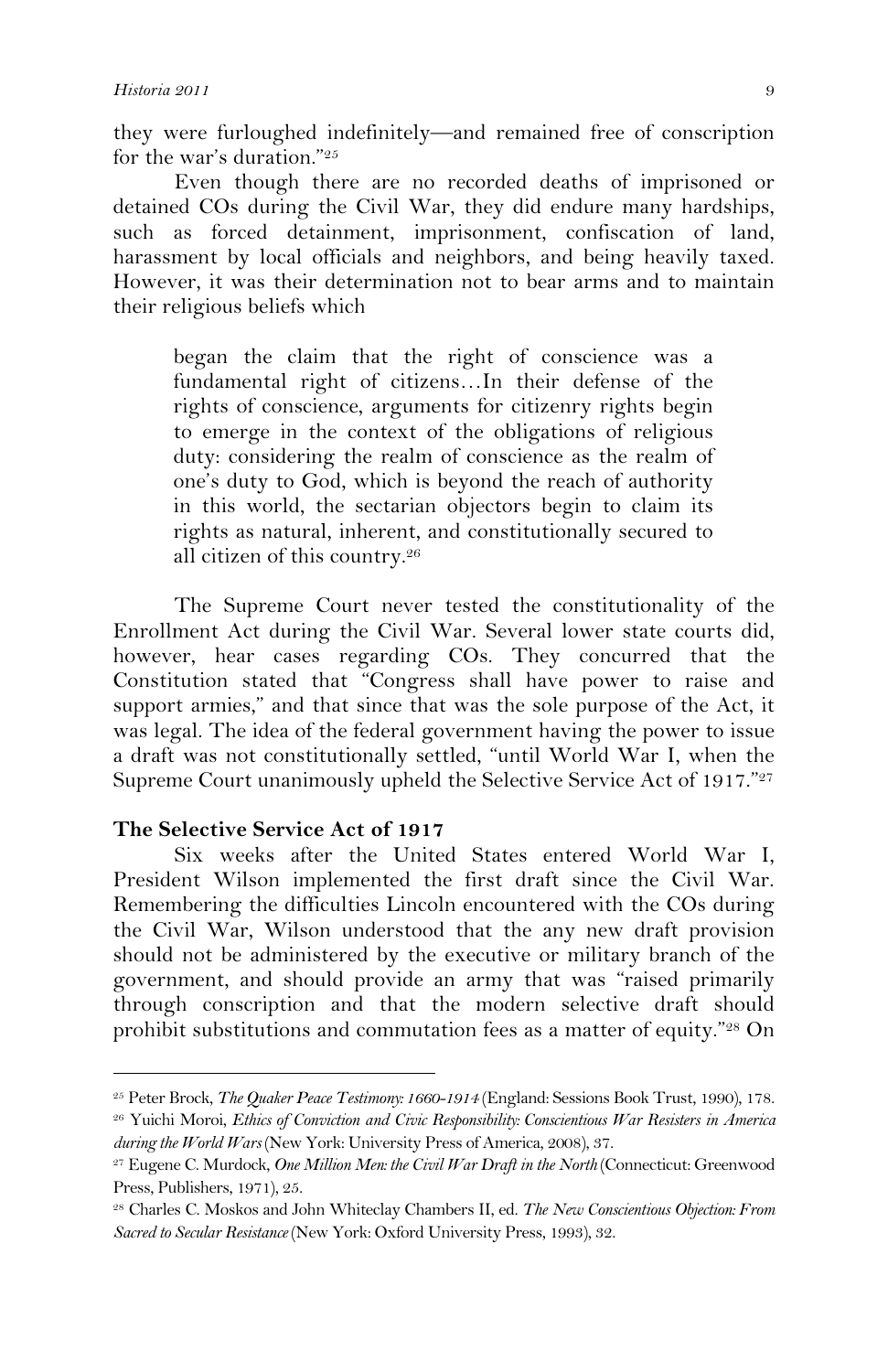May 18, 1917, Wilson established a civilian-operated agency to oversee the draft process—the Selective Service System (SSS).

The newly formed agency was responsible for overseeing the entire draft process, and granting exemptions for COs. Just like the Enrollment Act of 1863, which specified exemptions for members of peace churches, the Selective Service Act of 1917 (SSA) stated,

Nothing in this Act shall be construed to require or compel any person to serve in any of the forces herein provided for who is found to be a member of any wellrecognized religious sect or organization at present organized and existing and whose existing creed or principles forbid its members to participate in war in any form…but no person so exempted shall be exempted from service in any capacity that the President shall declare to be noncombatant. 29

With this Act, Wilson had effectively removed the provision for substitutes and commutations that had caused so many problems during the previous war, and, again, limited the exemptions to members of peace churches. The SSA also removed any politically motivated objectors and/or selective conscientious objectors ("morally objecting to participation in a particular war, or type of warfare"30) from exemption.

But before the end of World War I's first year, the Wilson administration started receiving pressure from the newly formed National Civil Liberties Bureau (predecessor of the American Civil Liberties Union), Quakers and other pacifists, insisting that "all" COs be legally acknowledged. The administration was also having "difficulties in determining which sects were both religious and traditionally pacifist and the basic unfairness of the pacifist sect limitation were quickly recognized."31 In December 1917, the Wilson administration issued an executive order which acknowledged "all draftees conscientiously opposed to combatant service, either on religious or nonreligious grounds, be assigned to noncombatant duty."32 Wilson's executive order would continue to outline the status of COs throughout World War I.

The importance of individual liberty and self-determination was realized after the United States experienced the brutality and devastation of World War I. The war helped foster a post-war feeling that all human life was valuable, and that the United States should be

<sup>29</sup> Ibid., 32-33.

<sup>30</sup> C.A.J. Coady, "Objecting Morally," *The Journal of Ethics*. Vol. 1, No. 4 (1997): 378.

<sup>31</sup>Ibid., 586.

<sup>32</sup> Charles C. Moskos and John Whiteclay Chambers II, ed. *The New Conscientious Objection: From Sacred to Secular Resistance* (New York: Oxford University Press, 1993), 34.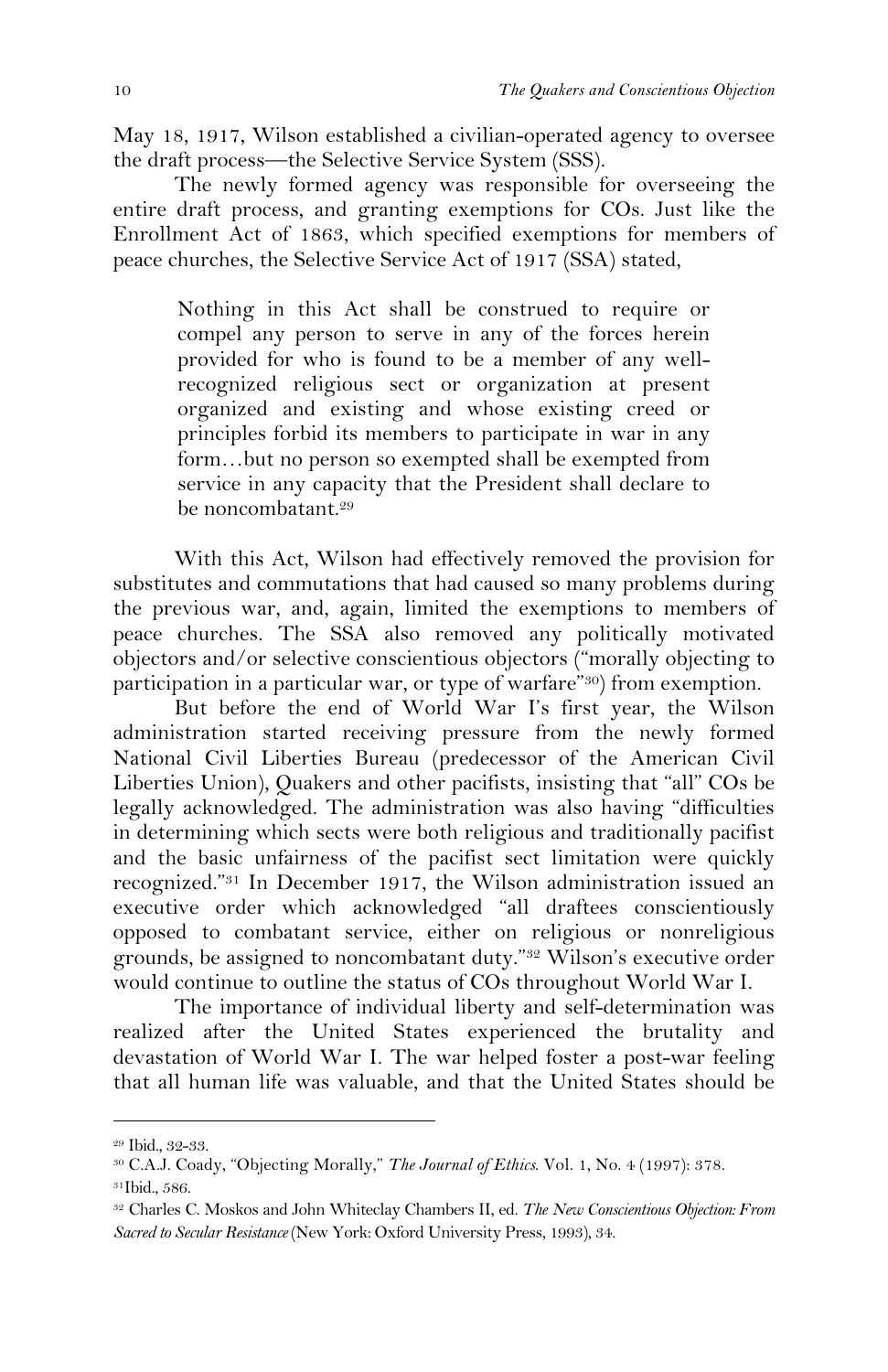$\overline{a}$ 

protecting personal liberties, and not taking them away. The importance of self-determination for individuals and nations became part of the American psyche. Even though these views had already begun to form, they would become firmly planted in American culture following World War II.

# *United States v. Schwimmer*

With the end of the draft, the need to conscientiously object became a mute subject – at least in regard to serving in war. The time period between WWI and WWII saw no COs objecting to war, but there were two substantial Supreme Court decisions that would affect future CO claims. Both of the cases dealt with individuals wanting to become nationalized American citizens. The first case to reach the Supreme Court in 1929 was *United States v. Schwimmer,* in which a woman claimed she was conscientiously opposed to swearing an oath to defend the country.

Roszika Schwimmer was a feminist and a pacifist who had held a diplomatic position prior to leaving her native country of Hungary. She came to the United States in 1921 and was speaking and lecturing in Illinois. Schwimmer made the decision to become nationalized in 1926, and began completing all the required documentation. When she answered Question 22 on the nationalization form, which asked if the applicant was willing to take up arms in defense of the country, Schwimmer replied, "I am willing to do everything that an American citizen has to do except fighting…I am an uncompromising pacifist…I have no sense of nationalism, only a cosmic consciousness of belonging to the human family."33

The Supreme Court decision stated that aliens could only receive the same privileges of a native-born citizen through naturalization, and that aliens did not possess any natural right to become citizens—it is only through Congress and statute that naturalization is achieved. Since Schwimmer refused to swear an oath to defend the Constitution and the government, which would have completed the requirements for citizenship, she did not have any constitutional rights. The Court also concluded that language had not clarified her attitude toward the Constitution, "and that her opinions and beliefs would not prevent or impair the true faith and allegiance required by the Act…. The District Court was bound by the law to deny her application."34

In his dissenting opinion, (Justice Brandeis concurred) Justice Holmes felt that since Schwimmer was a female over fifty years of age, it was very unlikely that she would ever have to defend the country. He thought Schwimmer was an optimist who believed in organized

<sup>33</sup> Lillian Schlissel, *Conscience in America* (New York: E.P. Dutton & Co., Inc., 1963), 188. 34 Ibid., 190.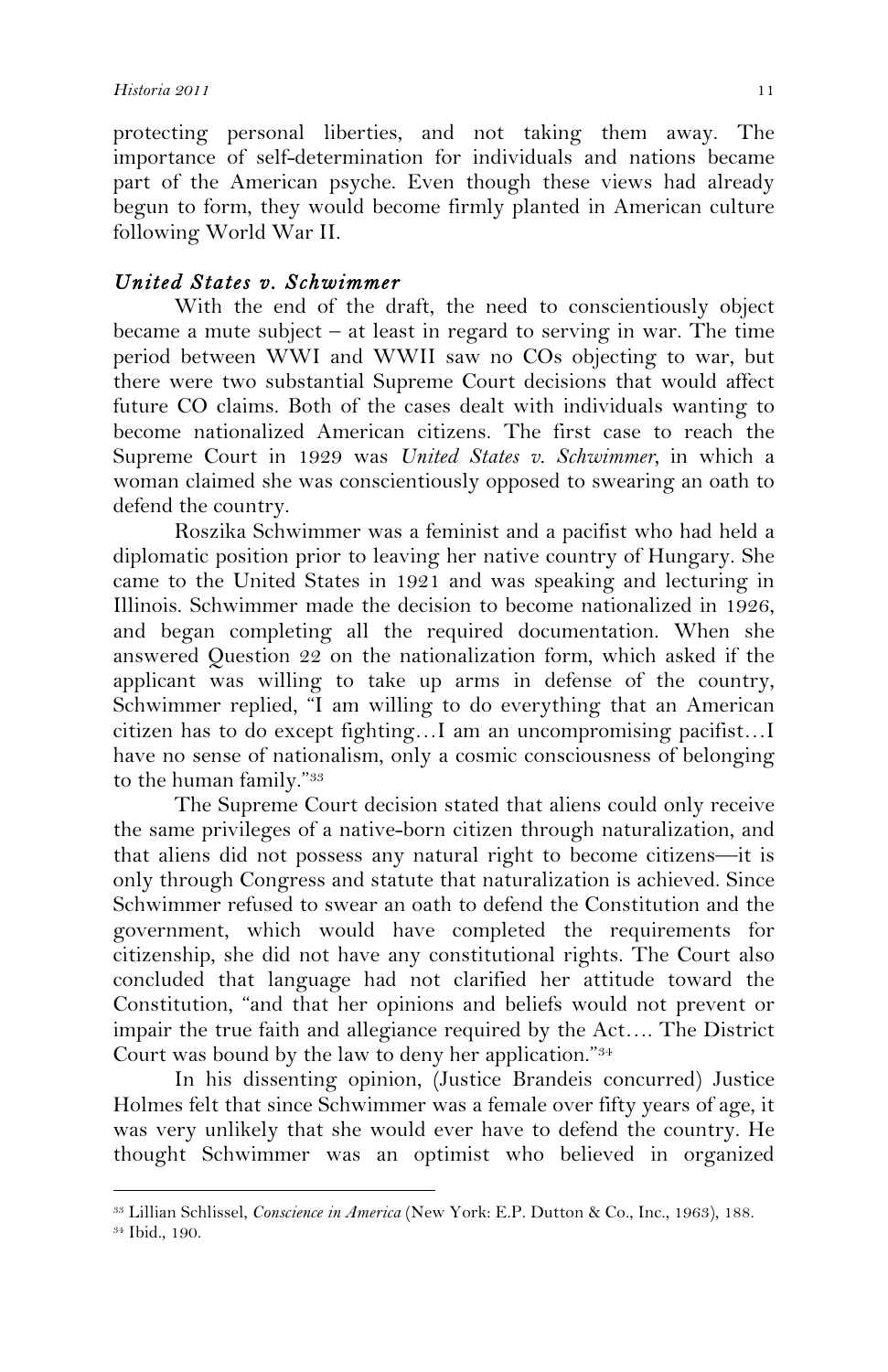government, the abolition of war and world peace. In one of the more moving lines of his dissent, Holmes acknowledged the optimistic tone of Schwimmer's naturalization examination and stated,

Some of her answers might excite popular prejudice, but if there is any principle of the Constitution that more imperatively calls for attachment than any other it is the principle of free thought – not free thought for those who agree with us but freedom for the thought that we hate. I think that we should adhere to that principle with regard to admission into, as well as to life within this country…I would suggest that the Quakers have done their share to make the country what it is, that many citizens agree with the applicant's belief and that I had not supposed hitherto that we regretted our inability to expel them because they believed more than some of us do in the teachings of the Sermon on the Mount. 35

With this dissent, Holmes illustrated how important individual thought, freedom and liberties were for the American people, and accredited Quakers with the advancement of individual consciousness and civil liberties. Holmes would find himself dissenting again two years later when the next naturalization case came before the Court, only this time he would be joined by Justices Hughes, Brandeis and Stone.

# *United States v. Macintosh*

A Canadian Baptist Minister, Douglas Clyde Macintosh, applied for citizenship in 1925. His application for naturalization indicated that he was not a pacifist and was willing to bear arms if necessary, but would only swear an oath if he could "interpret it as not inconsistent with his position…and that he would have to believe that the war was morally justified before he would take up arms in it or give it his moral support."<sup>36</sup> Macintosh was willing to give his allegiance to the United States, "but he could not put allegiance to the government of any country before allegiance to the will of God."37 Macintosh wanted to decide for himself the validity and necessity of a war before agreeing to fight – he was considered a selective conscientious objector. He stated in his brief, that he believed it was his constitutional right to object to fighting.

The Supreme Court decided this case with basically the same reasoning as *Schwimmer*, stating that it was the duty of every citizen to

<sup>35</sup> Ibid., 191-192.

<sup>36</sup> Ibid., 195.

<sup>37</sup> Ibid., 195.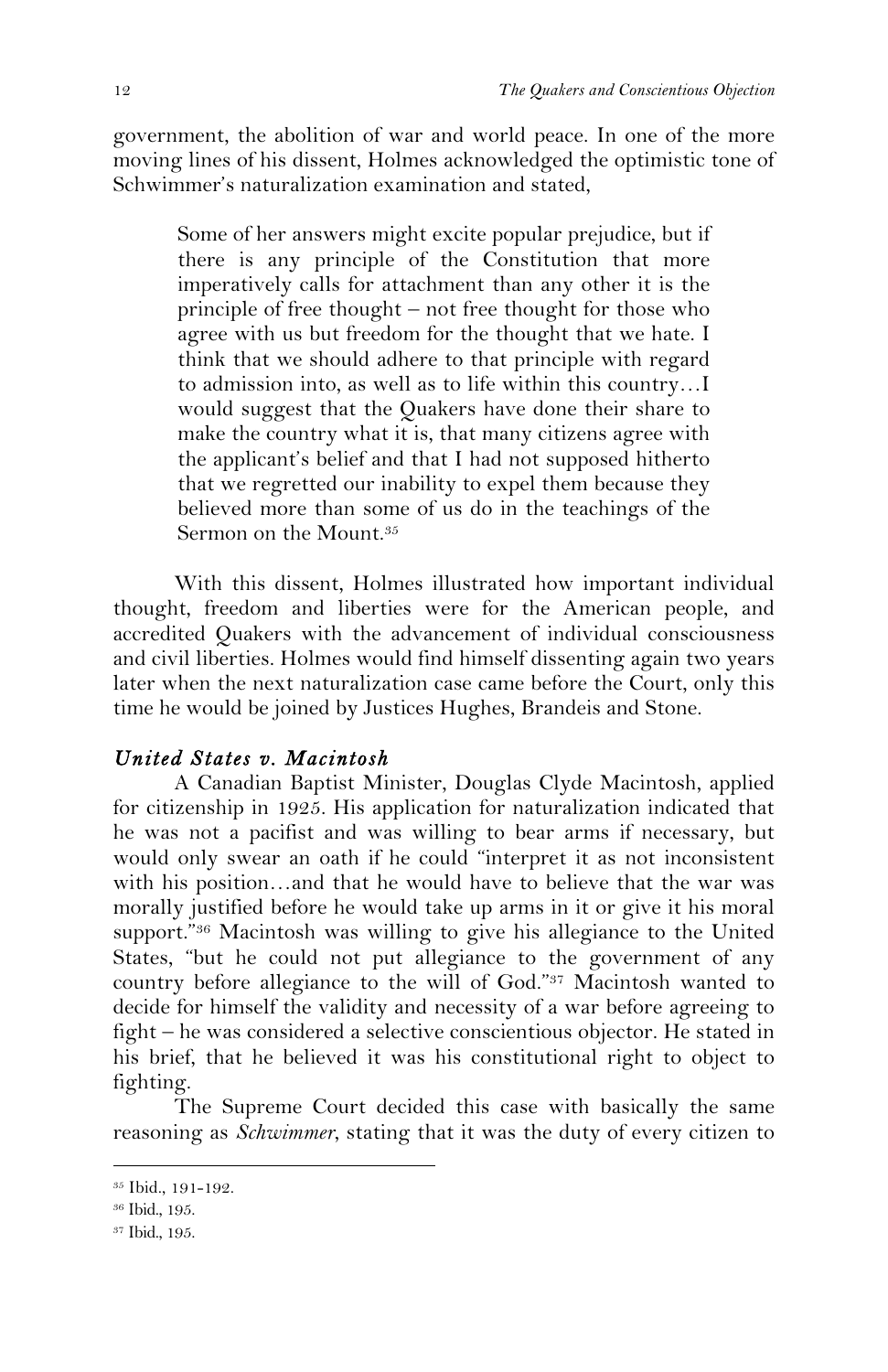defend the country, and that since Macintosh did not complete the naturalization process he did not maintain any privileges of citizenship. Justice Sutherland took this opportunity to clarify and explain that conscientious objecting was not a constitutional right. The Court stated,

The conscientious objector is relieved from the obligation to bear arms in obedience to no constitutional provision, express or implied: but because, and only because, it has accorded with the policy of Congress thus to relieve him…The privilege of the native-born conscientious objector to avoid bearing arms comes not from the Constitution, but from the acts of Congress. That body may grant or withhold the exemption as in its wisdom it sees fit; and if it be withheld, the native-born conscientious objector cannot successfully assert the privilege. 38

With this decision, the Supreme Court outlined the Constitutional position of conscientious objectors. Even though COs did not have constitutional protection against bearing arms, with the help of the Quakers, "the right of the individual to follow the dictates of his conscience had been an established tradition in the United States and as such was treated with respect for its historic past."39

### **Selective Service Act of 1940**

 $\overline{a}$ 

A fundamental concept within American culture has been the place of the individual within the structure of society and civil government. "From one vantage point, that history might be characterized as the continuous struggle to define and to secure the rights of the human person in society. The task of defining and guaranteeing 'freedom of conscience' becomes an increasingly urgent one in the present age of burgeoning collectivism."40 And, indeed, when the United States faced another world war, individualism again came to the forefront.

In September 1940, the United States feared another war, and Congress took preventative steps to increase America's military defenses by passing the first peacetime conscription act – the Selective Service Act of 1940. The previous draft act had a strict requirement of belonging to a peace church in order to be granted exemption. The new

<sup>38</sup> Lillian Schlissel, *Conscience in America* (New York: E.P. Dutton & Co., Inc., 1963), 199.

<sup>39</sup> Charles B. Hirsch, "Conscientious Objectors in Indiana During World War II," *Indiana Magazine of History* Vol. 46, No. 1 (1950): 62.

<sup>40</sup> Richard Niebanck, *Studies in Justice, Peace and Freedom: Conscience, War, and the Selective Objector* (United States: Board of Social Ministry Lutheran Church in America, 1972), 10.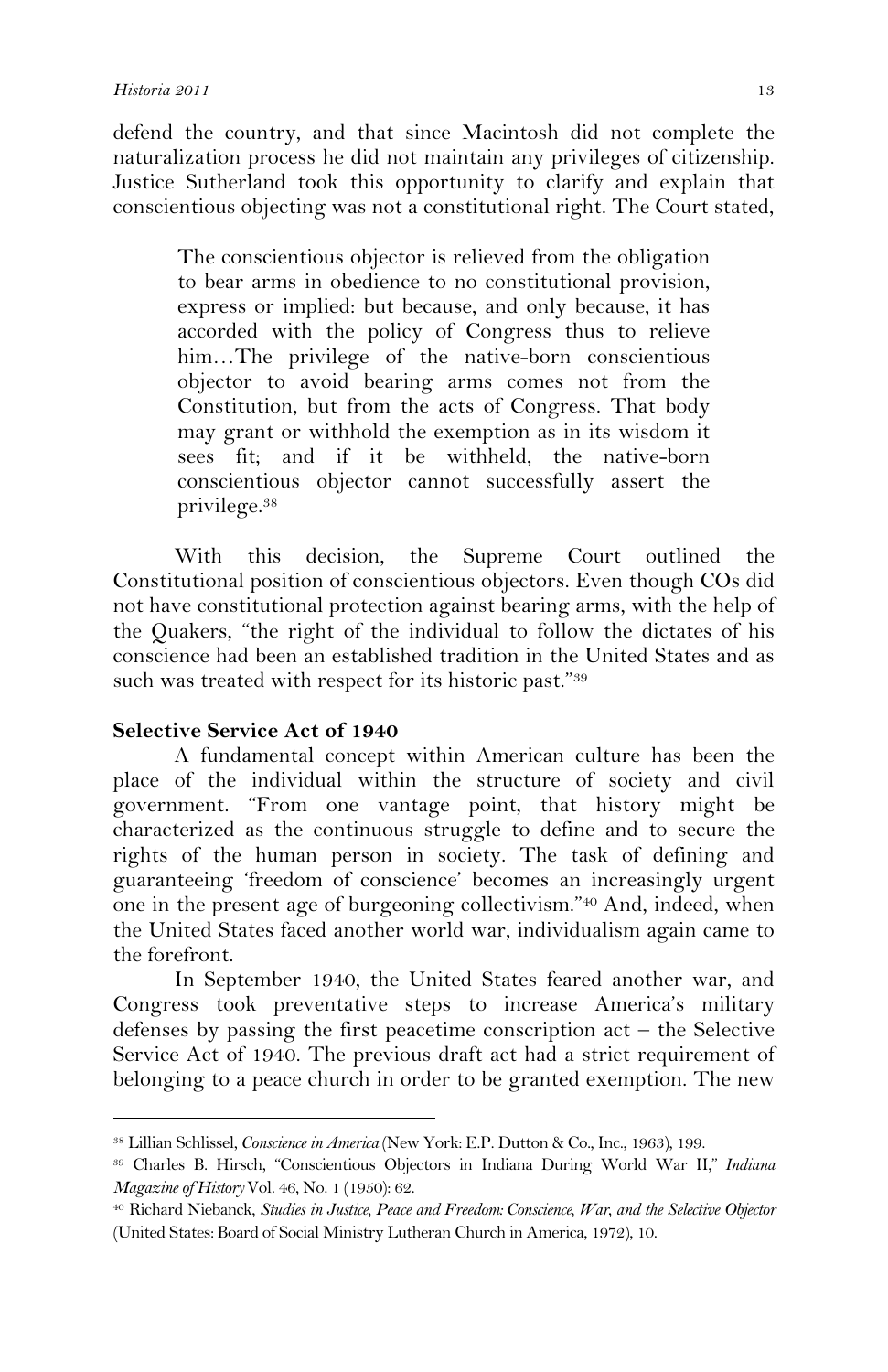legislation, "largely through the legislative efforts of the peace churches, especially the Friends, the requirement of membership in a pacifist sect was eliminated, the exemption being extended to anyone who, by reason of religious training and belief, is conscientiously opposed to participation in war in any form."41 Congress intended to broaden the exemptions away from just religious membership, but at the same time did not want to include immunity based upon political, ethical or social beliefs.

To avoid the difficulties the COs experienced during WWI, this Act indicated the specific procedures required to receive exemption. The process began when first registering for the draft. If the applicants intended to claim a CO status, they were required to complete Form 100 which was included with their registration information. If, and when, the applicants' "lottery number" was drawn, the Selective Service System would send them Form 150, called the Special Form for Conscientious Objectors. This form would have to be completed and returned to the local board before the date indicated on the form. These two forms had to be completed prior to the induction process or the CO claim would not be considered.

Once the local board received all the required documentation, a meeting would be scheduled and the applicant notified. The individual had a right to attend the board meeting if desired, but it was not required. When the board had reached a decision on the COs claim, it would mail a Notice of Classification Form which indicated the draftees' classification. The Act stated that anyone claiming CO status may be ordered to perform "for a period equal to the period prescribed in section 4(b) such civilian work contributing to the maintenance of the national health, safety, or interest as the local board pursuant to Presidential regulations may deem appropriate."42 Therefore, each registrant received a classification and must perform some function for the government.

COs were usually placed within two classifications, which where known as "Class I-A-O which recognized those who were willing to render noncombatant service, and Class IV-E, which applied to those who were opposed to both combatant and noncombatant service"43 After receiving a classification, and if, and when, the COs lottery number was drawn, he would receive notification to report for induction. Before reporting for induction, the CO must complete Form 155, the Selection

<sup>41</sup> Kent Greenawalt, "All or Nothing at All: The Defeat of Selective Conscientious Objection," *The Supreme Court Review* Vol. 1971 (1971): 36.

<sup>42</sup> Arlo Tatum, editor, *Handbook for Conscientious Objectors* (Pennsylvania: Central Committee for Conscientious Objectors, 1970), 29.

<sup>43</sup> Charles B. Hirsch, "Conscientious Objectors in Indiana During World War II," *Indiana Magazine of History* Vol. 46, No. 1 (1950): 67.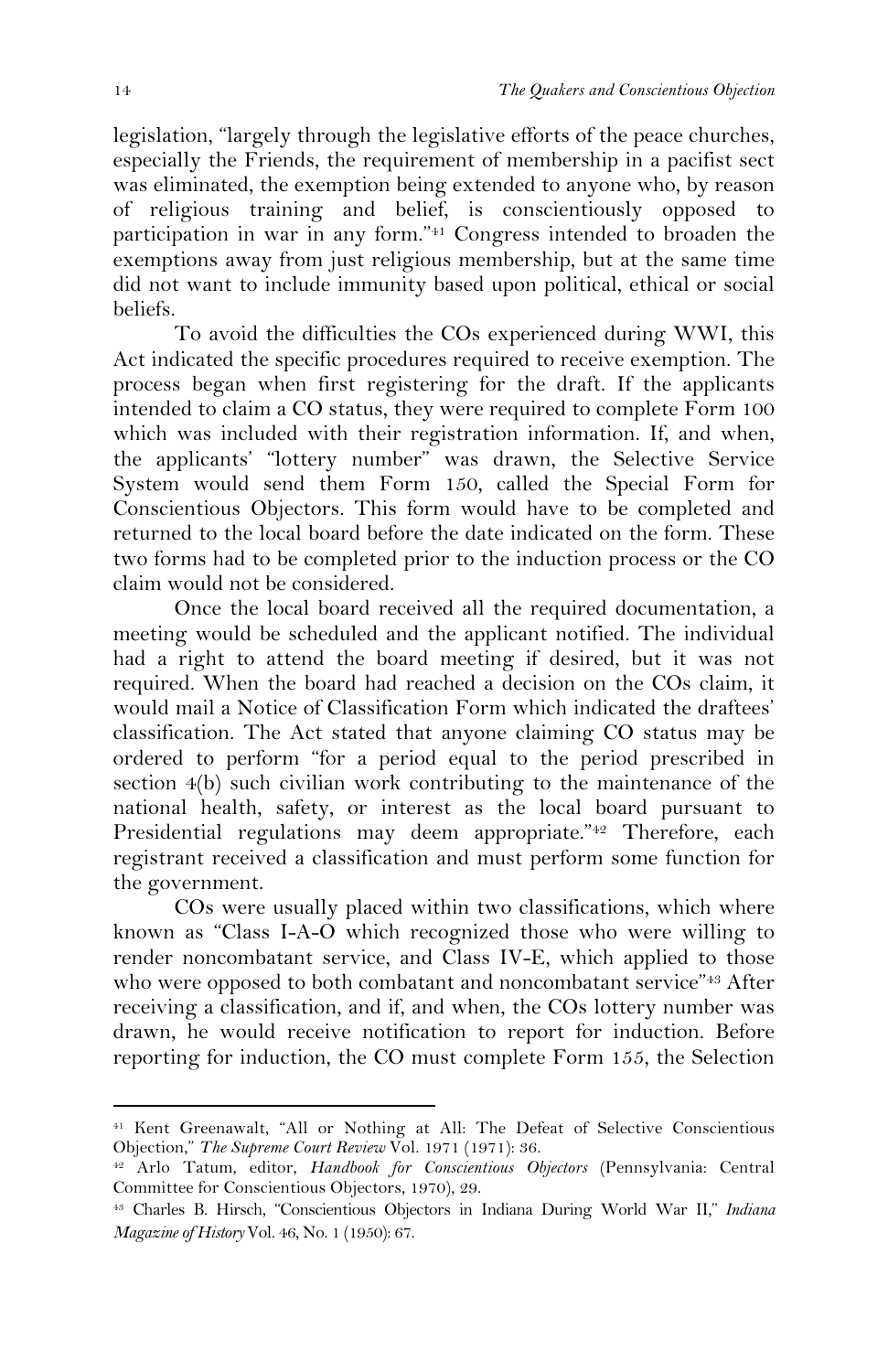for Alternate Service: Rights and Obligations of Conscientious Objectors in the Alternate Assignment Process. This form would allow the CO to specify the type of non-combatant work he was willing to perform. The CO was also given the option to work for the American Friends Service Committee, which was a Quaker organization created specifically to perform civil work jobs for the military that would not be against the pacifists' convictions.

The classifications and enrollment process for COs during WWI were altered to reflect the changing attitudes towards individual consciences. "The state's requirement imposed upon COs has evolved gradually. Over time this "equivalency" has changed from arrangements for payment of fines or commutation fees or the provision of a substitute (all of which were disallowed as undemocratic in the early twentieth century) to the provision of noncombatant service in the military or alternative service in civilian society."44

## *United States v. Kauten*

 $\overline{a}$ 

The language of the Selective Service Act of 1940, which stated that COs could only be qualified for exemption if "by reason of religious training and belief," provided a wider classification for exemption and resulted in the first atheist claiming CO status. Mathias Kauten was a quiet, sensitive artist, who was a professed atheist. His strong conviction to the importance of human life and "a sense of the brotherhood of man,"45 made him unwilling to fight in a war, and he refused to report for induction. His failure to appear would be the reason he lost his case in the lower court, and would eventually lose on appeal.

Judge Hand decided the case for the New York State Circuit Court of Appeals and determined,

That the humanitarian views of a conscientious objector are the proper test for exemption, not his theological beliefs…. It is unnecessary to attempt a definition of religion; the content of the term is found in the history of the human race and is incapable of compression into a few worlds. Religious belief arises from a sense of the inadequacy of reason as a means of relating the individual to his fellow men and to his universe—a sense common to all men in the most primitive and in the most highly civilized societies. It accepts the aid of logic but refuses to

<sup>44</sup> Charles C. Moskos and John Whiteclay Chambers II, ed. *The New Conscientious Objection: From Sacred to Secular Resistance* (New York: Oxford University Press, 1993), 45.

<sup>45</sup> Julien Davis Cornell, *The Conscientious Objector and the Law* (New York: The John Day Company, 1944), 15.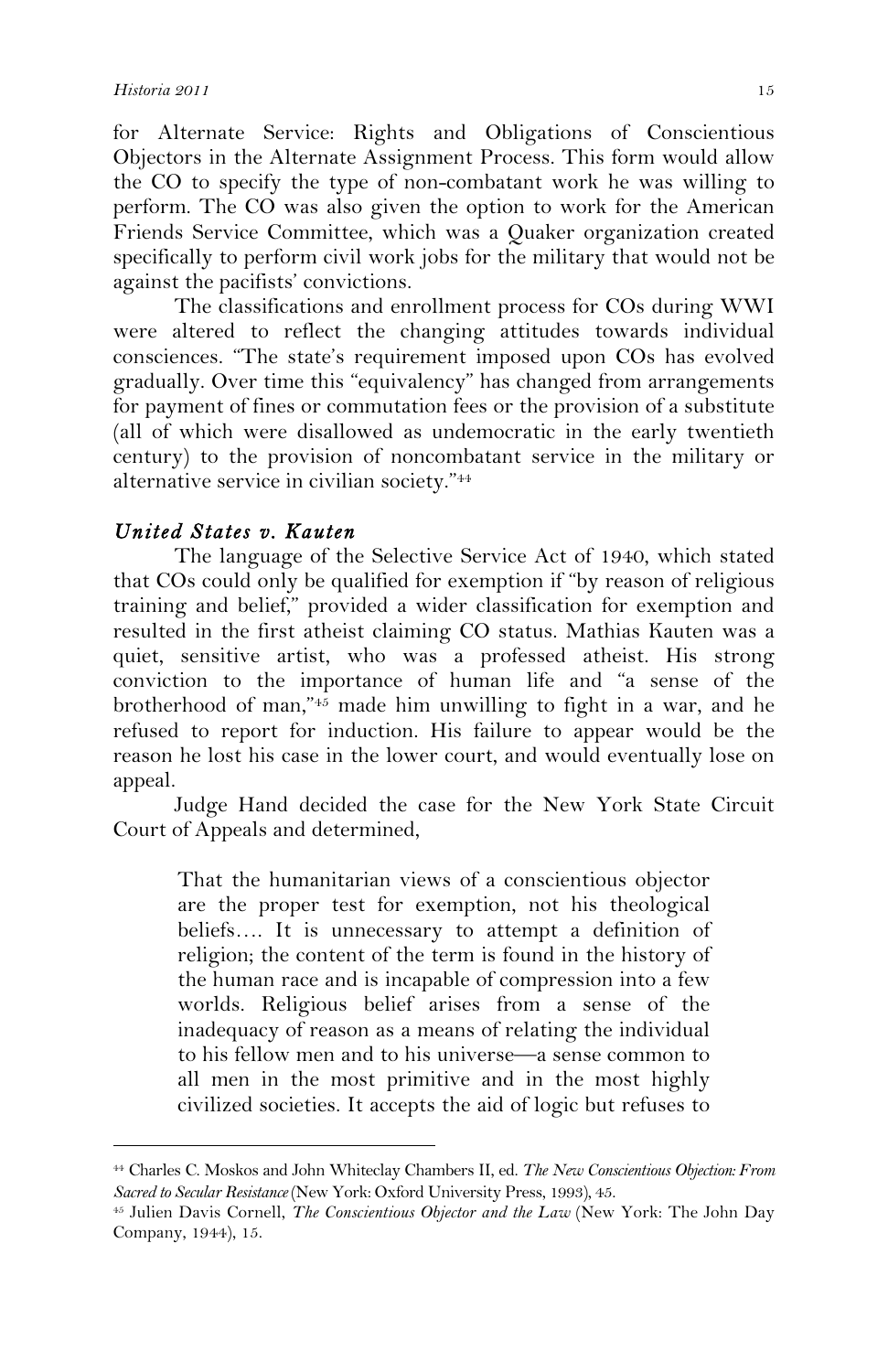be limited by it. It is a belief finding expression in a conscience which categorically requires the believer to disregard elementary self-interest and to accept martyrdom in preference to transgressing its tenets…A compelling voice of conscience.46

Judge Hand altered the COs requirements by encompassing a wide range of individual beliefs. For the first time, the Court removed the religious requirement for claiming a CO classification. "Thus, *Kauten* is important for its recognition that the compelling experience of conscience is analogous to the compulsion of a religious belief and that such conscience-based beliefs should have analogous legal protection."<sup>47</sup>

Applying the same theological principles as the Quakers, Judge Hand described a compelling voice of conscience as "a religious impulse…an inward mentor…call it conscience of God."48 The Quakers had been applying the same concept of the Inner Light, or "inward mentor" for their motivation to conscientiously object for generations. The judicial system had accepted and applied this notion to *Kauten*, but Congress would soon step in and change the language for CO exemption with the Selective Service Act of 1948.

## **Selective Service Act of 1948**

Following the *Kauten* decision, Congress wanted to make sure that draftees could not claim political, ethnical or social claims for CO exemptions. In 1948, Congress passed a revised version of Selective Service Act. The application process for COs remained the same, and continues to be the same today - it was the language of the classification that was modified. The Act kept the "religious training and belief" clause but clarified it by adding "meaning, an individual's belief in relation to a Supreme Being involving duties superior to those arising from any human relation, but do not include essentially political, sociological, or philosophical views or a merely personal moral code."<sup>49</sup> Ignoring the recent judicial language of "compelling voice of conscience," Congress was reigning in and narrowing the possible reasons for CO exemption. The Supreme Being clause remained in force until 1965 when the Supreme Court heard *United States v. Seeger*. It is

<sup>46</sup> Julien Davis Cornell, *The Conscientious Objector and the Law* (New York: The John Day Company, 1944), 15-16.

<sup>47</sup> University of Chicago Law Review, "The Legal Relationship of Conscience to Religion: Refusals to Bear Arms," *University of Chicago Law Review* Vol. 38, No. 3 (1971): 590.

<sup>48</sup> Julien Davis Cornell, *The Conscientious Objector and the Law* (New York: The John Day Company, 1944), 17.

<sup>49</sup> Kent Greenawalt, "All or Nothing at All: The Defeat of Selective Conscientious Objection," *The Supreme Court Review* Vol. 1971 (1971): 38.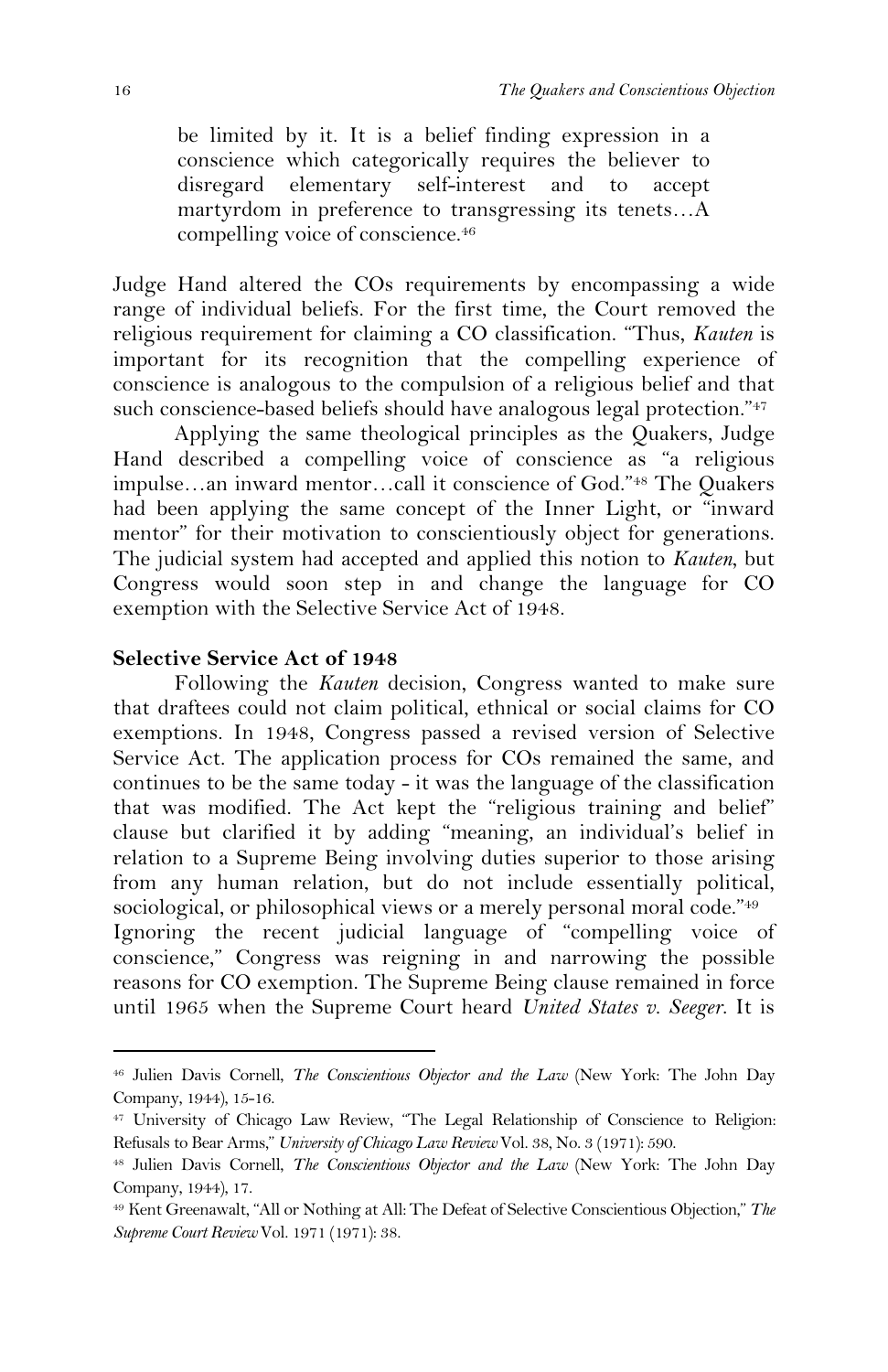important to note, that "through the whole course of governmental changes has run a thread of increased power and right for the individual and a greater freedom for the individual conscience."50

# *United States v. Seeger*

The United States had been through two world wars and had witnessed mass numbers of individuals lose their lives. The world had experienced an outpouring of support for civil rights and liberties, and many organizations, such as the United Nations, were created to secure these rights in the future. America had undergone a culture change with the Civil Rights Movement and the passing of the Civil Rights Act in 1964. The concept of individual consciousness, which had "traditionally held a place of prominence in Western secular thought,"<sup>51</sup> was being accepted by the majority of Americans, even the Supreme Court.

In 1965, Daniel Andrew Seeger's case went before the Supreme Court. His case included two other appellants, Arno S. Jakobson and Forest Britt Peter, who were convicted for failing to submit to the induction process. The Court focused on Seeger, who had claimed CO status in 1958 stating he was against taking part in war by reason of his religious beliefs, but he did not complete the question regarding his belief in a Supreme Being. He stated that he held a "belief in and devotion to goodness and virtue for their own sakes, and a religious faith in a purely ethical creed…without belief in God, except in the remotest sense."52 Seeger referred to Plato, Aristotle and Spinoza for his source of intellectual, ethical and moral convictions.

The lower Court had convicted him, but the Court of Appeals reversed the decision declaring "that the Supreme Being requirement of the section distinguished between internally derived and externally compelled beliefs and was, therefore, an impermissible classification under the Due Process Clause of the Fifth Amendment."53 The Court concluded that,

Both morals and sound policy require that the state should not violate the conscience of the individual. All our history gives confirmation to the view that liberty of conscience has a moral and social value which makes it worthy of preservation at the hands of the state. So deep in its significance and vital, indeed, is it to the integrity of man's moral and spiritual nature that nothing short of the

<sup>50</sup> Paul Comly French, *We Won't Murder* (New York: Hastings House, 1940), 15.

<sup>51</sup> Richard Niebanck, *Studies in Justice, Peace and Freedom: Conscience, War, and the Selective Objector* (United States: Board of Social Ministry Lutheran Church in America, 1972), 13.

<sup>52</sup> Lillian Schlissel, *Conscience in America* (New York: E.P. Dutton & Co., Inc., 1963), 260.

<sup>53</sup> Ibid., 261.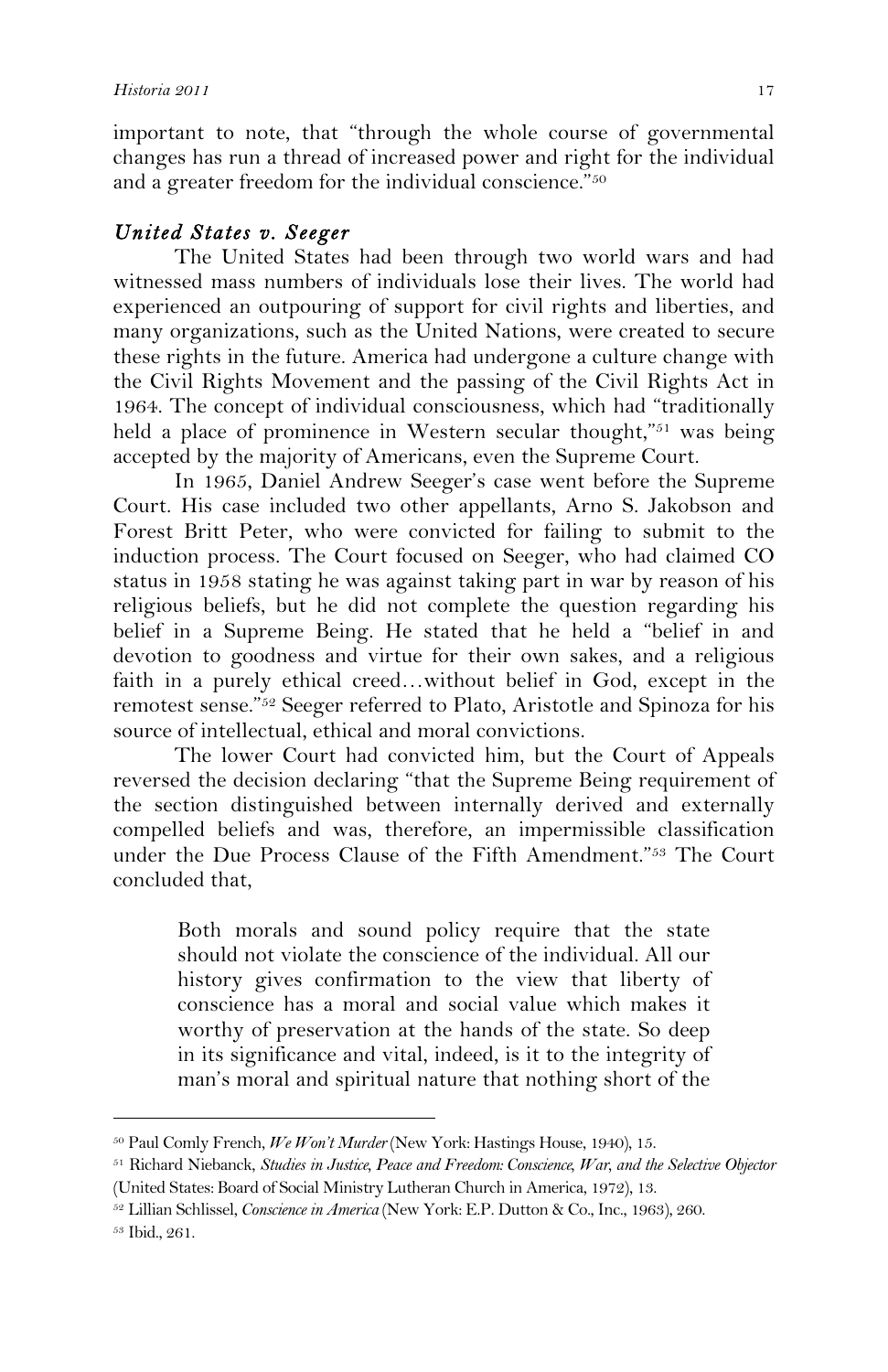self-preservation of the state should warrant its violation…Seeger professed "religious belief" and "religious faith"…He decried the tremendous "spiritual" price man must pay for his willingness to destroy human life…. We think it clear that the beliefs which prompted his objection occupy the same place in his life as the belief in a traditional deity holds in the lives of his friends, the Quakers…. We therefore affirm the judgment.54

In the decision, the Court instituted a "test," that would become known as the Seeger test, which would advance the requirements for COs farther than ever before. In order to obtain CO exemption, the applicant must maintain "a sincere and meaningful belief which occupies in the life of its possessor a place parallel to that filled by the God of those admittedly qualifying for the exemption."55 By formulating the new definition, which was broad enough to include Jakobson and Peters, the Court avoided deciding the case on the constitutional issue. Also, by "omitting the Supreme Being clause it (the Court) simply removed one of the hurdles the Court had already cleared on its way to a broader understanding of religious training and belief."56 The Court's decision in *Seeger* notably extended the scope of conscientious objection.

Subsequent to Seeger, Congress enacted the Military Selective Service Act of 1967, deleting the Supreme Being requirement from the statute's definition of religion. The definition now reads: "As used in this subsection, the term religious training and belief does not include essentially political, sociological or philosophical views or a merely personal code."57 The Seeger test has withstood time, and is still currently being applied for determining CO status. During the Vietnam War there were several occasions when the Seeger test was questioned and challenged, and there were applicants who spent time in jail and/or prison for failing to comply with the Selective Service Act's requirements. But overall, the test seems to be holding up to the demands of the American society.

### **Conclusion**

The progression of the classification for COs has, indeed, been altered and advanced by Congress and the Supreme Court. The first requirement for CO exemption was very narrow and strict –

<sup>54</sup> Ibid., 267.

<sup>55</sup> Ibid., 267.

<sup>56</sup> John A. Rohr, *Prophets without Honor: Public Policy and the Selective Conscientious Objector* (New York: Abingdon Press, 1971), 35.

<sup>57</sup> Timothy G. Todd, "Religious and Conscientious Objection," *Stanford Law Review* Vol. 21, No. 6 (1969): 1739.